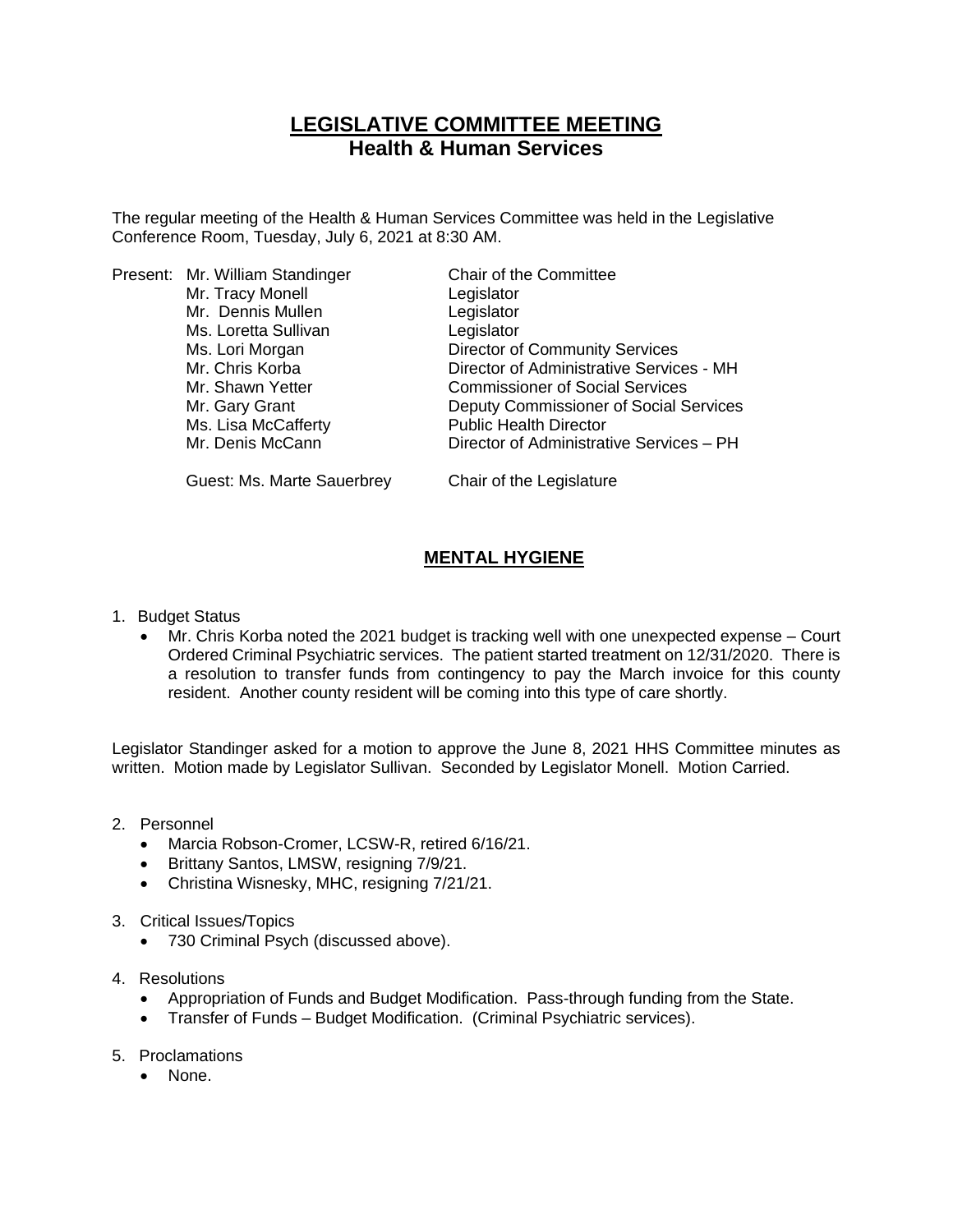### **SOCIAL SERVICES**

Commissioner Yetter discussed caseloads, programmatic highlights, and personnel changes.

- 1. Budget
	- Mr. Gary Grant shared that budget is at or below in all program areas. Budget is under on payroll; overtime is up. EAF FC is running high; may have to move money around later.
- 2. Caseloads
	- During June, Cash Assistance caseloads decreased 11 cases, with Family Assistance decreasing 6 cases and Safety Net decreasing 5 cases. Cases are down 12% for the year.
	- MA-Only increased 11 cases.
	- MA-SSI remained flat.
	- Total Individuals on Medicaid decreased 17 cases to 3,730.
	- SNAP cases decreased 56 cases.
	- Day Care increased 4 cases.
	- Services increased 4 cases.
	- See Caseload Summary.
- 3. Programmatic Highlights
	- Tioga Career Center Report Unemployment rates in Tioga County remain lower than the state and national average. The next in-person Job Fair is scheduled for August  $25<sup>th</sup>$ .
	- Rental Assistance Programs We have around 200 applicants in Tioga County. No further information is received from the State.
- 4. Personnel Changes
	- Teddi Card, Accounting Associate II, last day effective 6/3/21.
	- Julie Whipple promoted from Principal SWE to Director of Employment & Transitional Supports effective 6/21/21.
	- Heidi Hooker, Sr. Caseworker, last day effective 6/25/21.
- 5. Resolutions
	- Transfer of Funds TCC.
	- Appropriation of Funds & Amend 2021 Budget COVID-19 related funding for Adult Protective Services. Legislator Mullen expressed his appreciation for Senior Caseworker, Tina Lounsbury's work.
	- Approve Funding 2021 Summer Youth Employment.
	- Authorize Appointment: Secretary to Commissioner of Social Services. Commissioner Yetter noted that Bethany O'Rourke will be moving forward with the non-union salary schedule.
- 6. Proclamations
	- None.